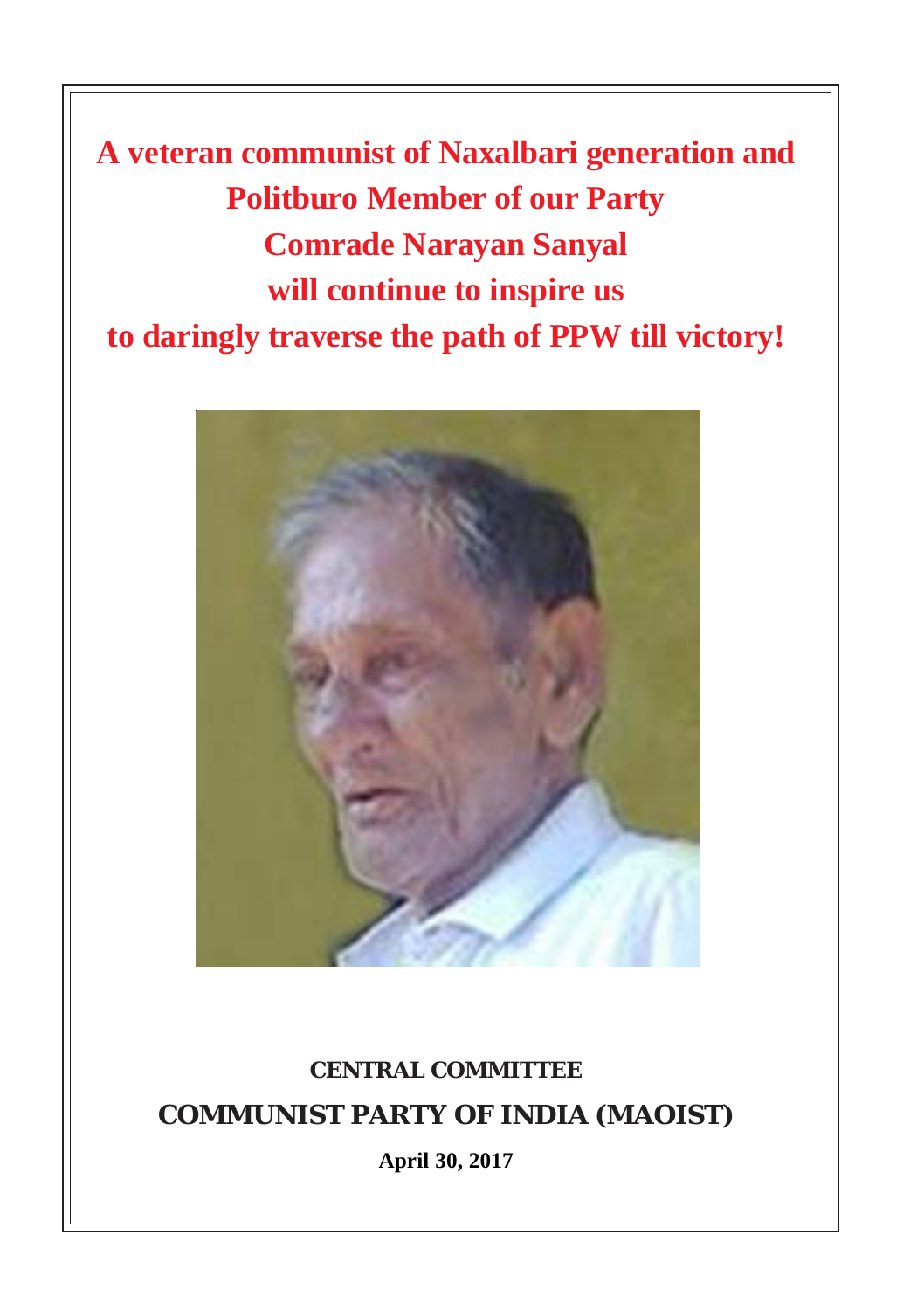## **A veteran communist of Naxalbari generation and Politburo Member of our Party Comrade Narayan Sanyal will continue to inspire us**

## **to daringly traverse the path of PPW till victory!**

Comrade Narayan Sanyal (Bijay, Prasad), veteran communist, Politburo member of our Party and one of the last of the Naxalbari generation of revolutionaries passed away on 16 April 2017 in Kolkata due to cancer at the age of 80. He was made to suffer nearly nine years of imprisonment by the enemy on fabricated charges and was released only in November 2014 on bail due to his advancing age and failing health. He was still fighting several serious charges foisted by the police in various states at the time of his death. Prolonged confinement and wilful neglect by the Indian government in providing him medical care in prison had exacerbated the ailments he was suffering from at the time of arrest. It is the Indian government which is squarely responsible for creating the conditions of his untimely death. With the demise of Comrade Bijay, our CC, Party, the revolutionary movement and the country's toiling masses have lost one of their beloved leaders who selflessly served them for nearly half a century with nothing but the interests of the oppressed masses and the revolution in his heart. His demise is a great loss to our Party, the Indian revolution and the people. The CC of our Party pays its humble red homage with a heavy heart to our beloved Comrade Bijay da and takes pledge with clinched fists to continue the revolutionary class struggle until its final victory to realise the aspirations for which he lived and died. Our CC extends its condolences to his family, friends and comrades who were familiar with him throughout the country. The entire Party, PLGA and revolutionary mass organisations across the country will pay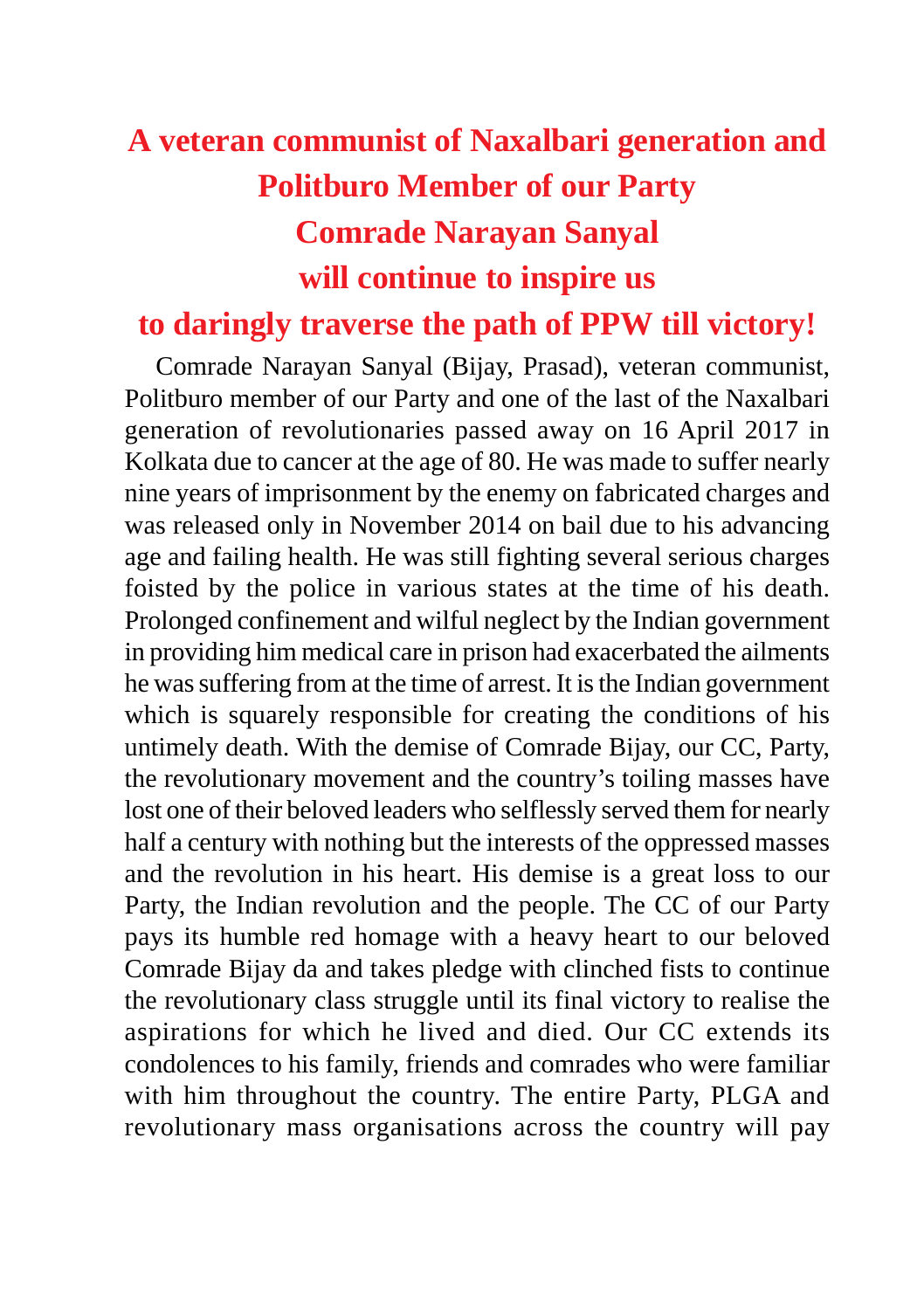revolutionary red homage to this exemplary communist, learn from his proletarian qualities, take inspiration from his lifelong dedication to the path of Naxalbari and take vow to realise his dream for a society free from exploitation and oppression.

**Early political life:** Comrade Narayan Sanyal was born in a middle class educated family in West Bengal in 1937. He was inspired by the anti-colonial struggle, Partition of India and the communist movement, particularly the Tebhaga movement in Bengal during his childhood. He got influenced by communism at an impressionable age and became an activist of the Students' Federation during his student life. Soon he became a member of the Communist Party of India (CPI). After completing his graduation, he took up a job in a public sector bank. He continued his political work as an activist of the bank employee's union affiliated to the CPI, the leadership of which was neck deep in revisionism. The Great Debate launched by the CPC led by Mao against the Khrushchev revisionist clique of CPSU stirred anti-revisionist struggles in the Communist Parties of the world. In India too, genuine communists started to question the revisionist leadership of CPI and an ideological struggle ensued, which became sharper during the Indo-China War. Comrade Bijay followed this debate in the international communist movement with much interest. He supported the CPC and joined the revolutionaries within the CPI. When the party split and CPI(M) was formed, he became a member of the new party with the hope that it would decisively break with revisionism and tread a revolutionary path. But CPI(M) leadership soon proved to be right-opportunist in its programme and practice. Genuine revolutionaries like comrades CM and KC launched scathing criticisms against it. The historic Eight Documents of Comrade CM in particular had a galvanizing effect on the followers of the revolutionary path who upheld Mao Tsetung Thought and the CPC. Comrade Bijay was greatly influenced by this bitter ideological struggle in the CPI(M). The struggle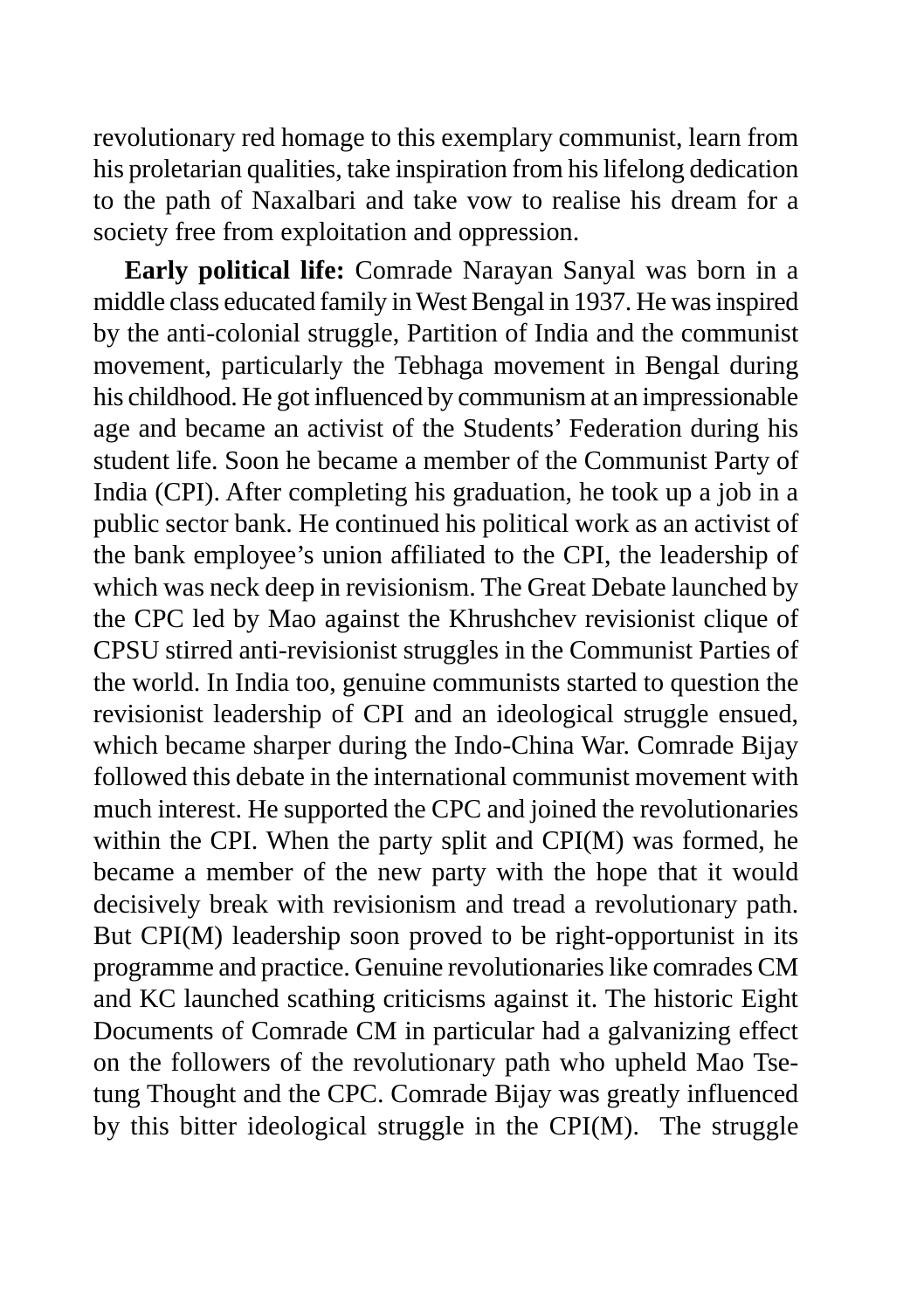intensified in the backdrop of the GPCR and the growing revolutionary crisis in the country, culminating in the outbreak of the glorious revolutionary peasant uprising of Naxalbari. Comrade Bijay firmly supported CM's revolutionary line and hailed the revolutionary peasants of Naxalbari. Breaking all ties with CPI(M), he jumped into revolutionary activities. He became a member of the newly-formed CPI(ML). Soon thereafter, Comrade Bijay gave up his bank job and became a Professional Revolutionary. To expand the flames of Naxalbari and with a perspective of building base areas, the leadership of CPI(ML) sent him to rural Bihar in the late 1960s to organise the peasantry reeling under feudal oppression. The tremors created by Naxalbari had already fuelled the anti-feudal struggle in Bihar and comrade Bijay fully immersed himself in this struggle. Hundreds of comrades were martyred in the attacks by the landlord's goons and the police during 1969-1972 throughout the country, while thousands were arrested as a part of severe state repression. He stood firm upholding the line of Naxalbari in this difficult situation and fought back the revisionist line that raised its ugly head. He firmly led the fight against the splittist, rightopportunist and liquidationist line of Satyanarayan Singh (who was a CCM and PBM of ML Party) and boldly upheld the line of Naxalbari in 1971-72. After SNS's betrayal of the Party and the movement, Comrade Bijay became the Secretary of the Bihar State Committee. But due to his arrest within a short period in 1972, he did not get the opportunity to guide the movement for long in Bihar and develop it.

**Role in the unity of revolutionary forces and the formation of CPI(ML)PU**: After his arrest, Comrade Bijay was first lodged in a jail in Bihar and later in Bengal. He faced brutal torture in police custody, but remained firm and inspired others to boldly face the enemy. Along with several other leading comrades, he and other revolutionaries withstood many attacks orchestrated by the jail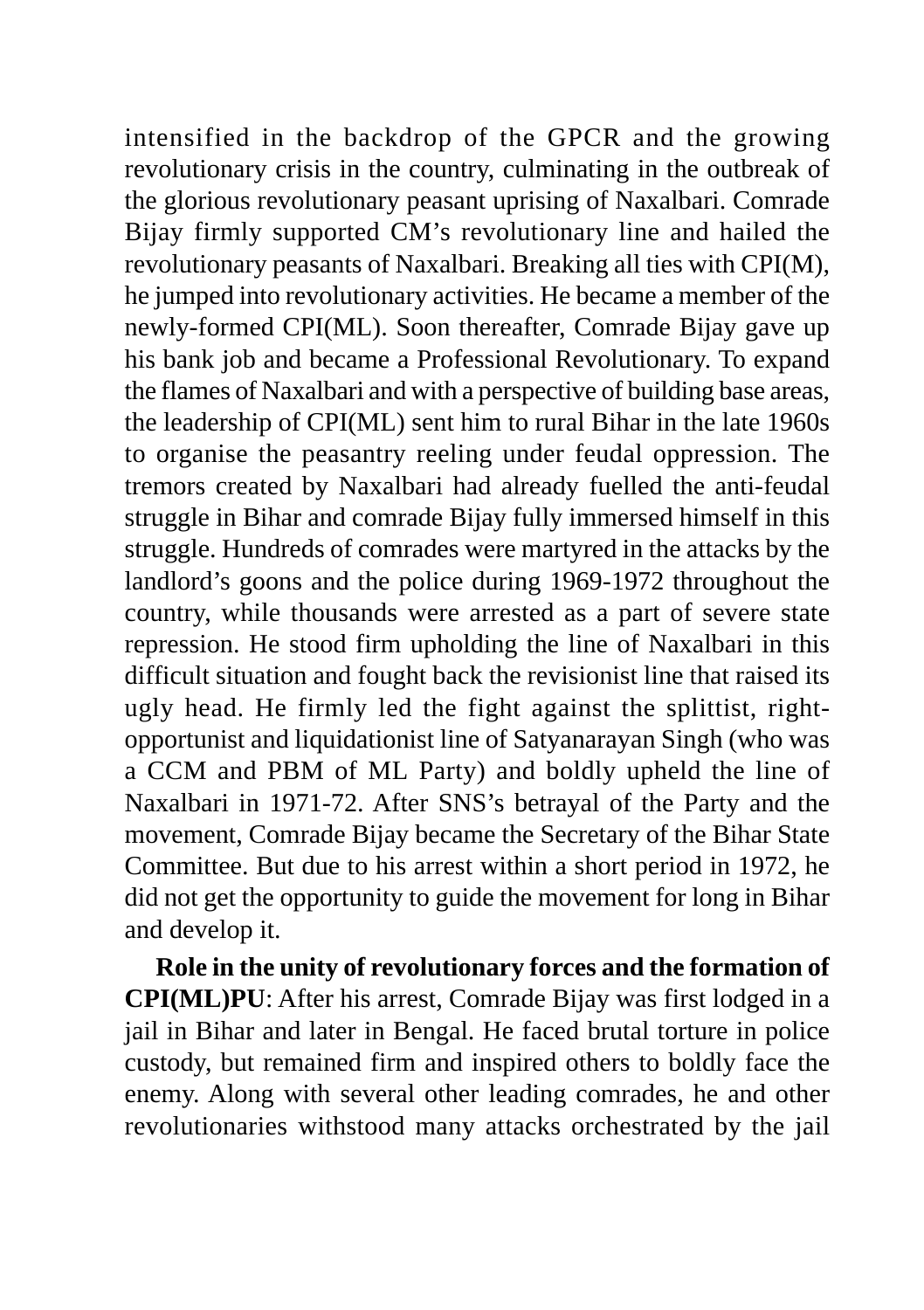authorities. With them, he led many struggles of the jail inmates on many demands including for the rights of the political prisoners. Comrade Narayan Sanyal built close relations with like-minded comrades in jail like Comrade Parimal Sen [(Ajay), who became a CCM of CPI(Maoist)] and Comrade Ajit [who became a member of West Bengal State Committee, CPI(Maoist)] and some other leading cadre. They collectively reviewed the revolutionary movement led by the CPI(ML) so far and developed similar ideas on some basic issues. Based on this, they came to an understanding about uniting with genuine revolutionaries on a common basis if any genuine Party was already functioning. In an atmosphere when right-opportunists were carrying out ruthless attacks on CPI(ML)'s line, CM's role, splits, disunity and demoralisation stalked the revolutionary camp after the martyrdom of Comrade CM and setback of Naxalbari, Comrade Bijay played a very important role in making efforts to unite the genuine revolutionary forces from jail and rebuild the movement.

After the Emergency was lifted, Comrade Bijay and a large number of comrades came out of the jails. He and the like-minded comrades soon made earnest efforts to hold talks with the genuine revolutionary groups and individuals to unite on the basis of the line adopted by the Eighth Congress of CPI(ML) and on their past review of the movement. But those efforts did not bring the desired results. They realised that their efforts would not materialise much unless they developed the revolutionary moment on the basis of their review. This realisation led them to hold a Conference in November 1978. Three important documents that dealt with the historic significance of CPI(ML), on Unity, and on the 'line' of annihilation were adopted and a new Party CPI(ML) (Party Unity) was formed in this historic Conference. A COC to lead the Party was elected and Comrade Bijay became its member. The Party decided to build a revolutionary peasant movement in South Central Bihar with a strategic view. Work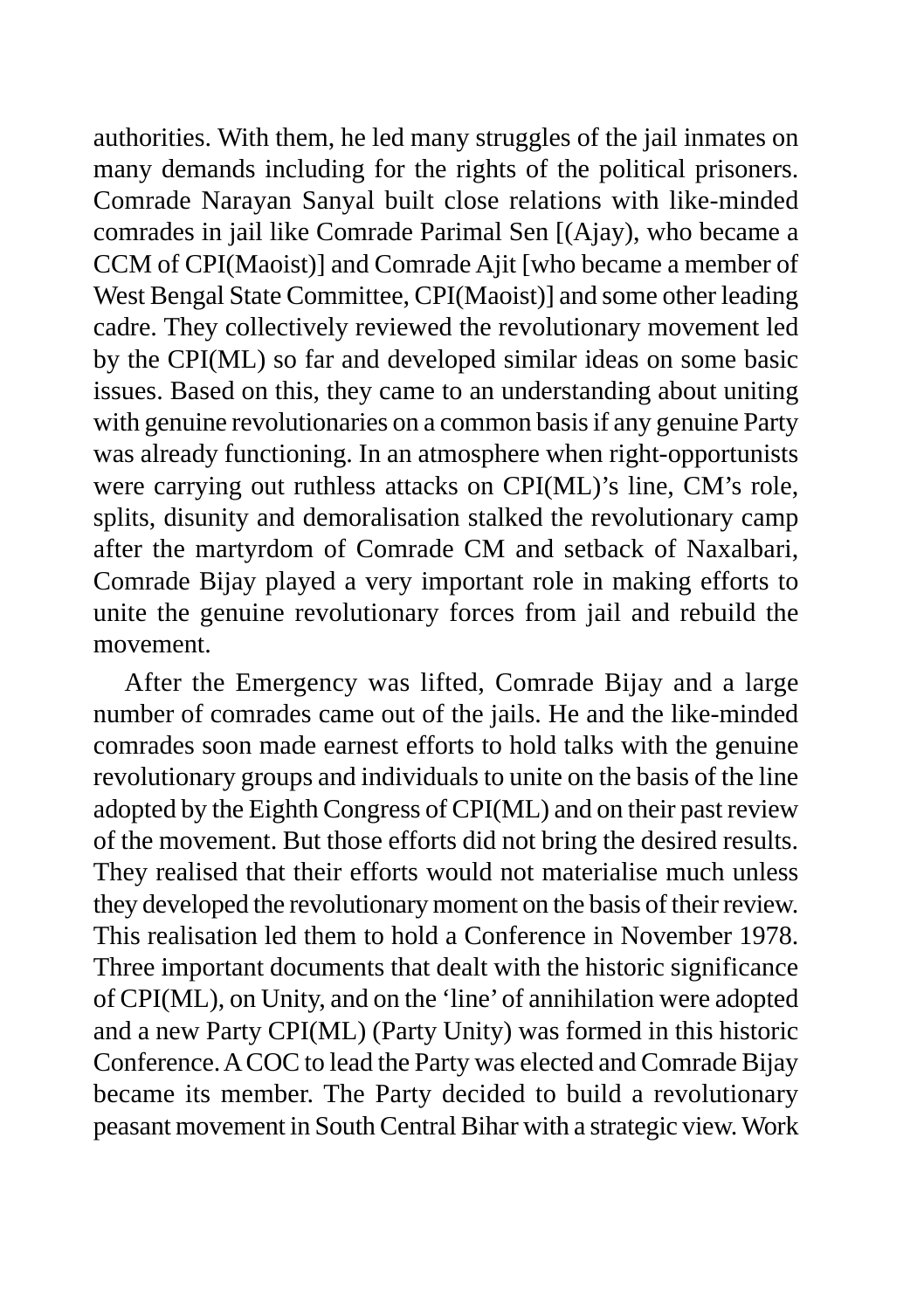among the peasantry also began in Nadia and Murshidabad districts of West Bengal.

After the formation of the Party Unity, the COC continued the unity efforts with other revolutionary groups. The first unity was achieved with the Communist Kranthikari Sanghatan (CKS) in 1980 which led to the formation of CPI(ML)(UO). A section of the erstwhile COC, CPI(ML) led by comrades Sharma and Appalasuri merged with UO in January 1982 to form CPI(ML) Party Unity. The Bihar faction of the CCRI(ML), an organisation mainly active in West Bengal, united with PU in 1988. A section of CPI(ML)[CT], known as the Co-ordination Centre,(or Sangram group) of Punjab united with the PU in 1990. Comrade Bijay played the main role in all these mergers.

**Role in developing the revolutionary movement:** Strengthened by the mergers, PU worked with a perspective to develop the agrarian revolution in Magadh region of Bihar. A considerable section of the Party's central leadership concentrated on this task. Comrade Bijay led this effort from the front by being in the field. Learning from the experience of revolutionary peasant struggle of Naxalbari and applying the mass line, a powerful anti-feudal struggle was built up in Koel-Kaimur, Jehanabad and Aurangabad region. Party units were formed, workers' and peasants' organisation (MKSS) was established, a peoples' militia was built and guerrilla squads were formed to resist landlord's goons and the state's armed forces. The movement was strengthened by recruiting members from mass organisations and the militia into the Party and the guerrilla squads which were expanded by seizing arms from landlords and the police. To consolidate the gains of the movement and advance, Party education was imparted. Similarly, peasant revolutionary struggle was developed by the Party in the plains of Bengal by fighting against CPM's social fascist rule, particularly in Nadia, Murshidabad and Malda districts. A section of the PU leadership concentrated in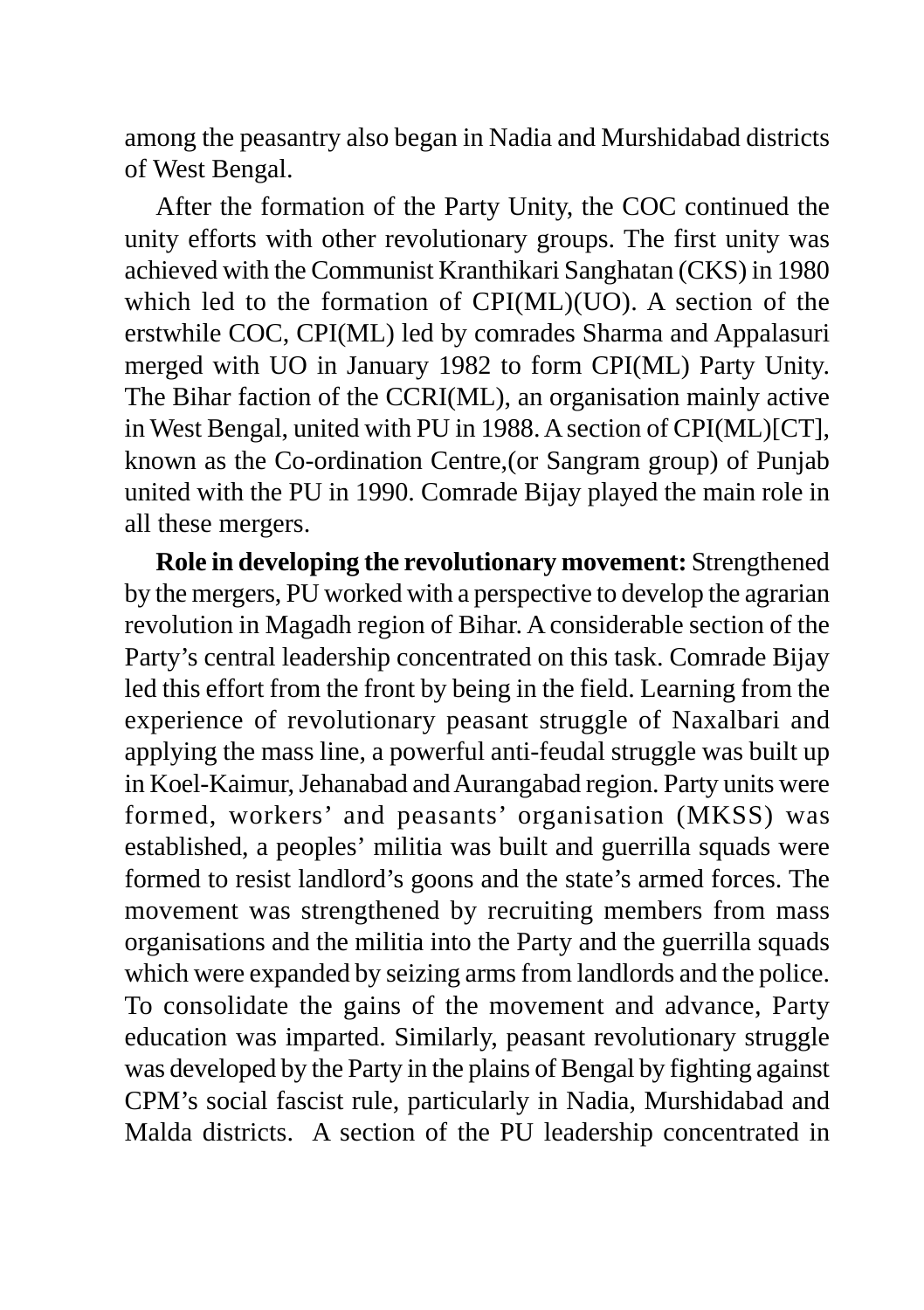advancing this movement and it emerged as an important area of class struggle led by the PU.

In both Bihar and Bengal, along with anti-feudal struggle, by learning from past experience, political mobilisation was done against imperialism, feudalism and on other people's issues. In Patna city, Kolkata, Krishnanagar, workers, students, youths, women and other oppressed sections were organised in worker's, student's and youth fronts. A women's front was developed in rural areas. The rural revolutionary movement was developed in some pockets of Punjab and of Srikakulam and Vijayanagaram districts in Andhra Pradesh. In this way, the Party developed a revolutionary movement in eastern India with a mass base in rural and urban areas. In the planning and execution of all this work as a member of the Party's COC, Comrade Bijay played a crucial role.

**Role in leading the Party in internal struggle:** Just when the conditions were maturing for the movement to advance by summing up the past experience and formulating new higher-level tasks, a right-opportunist line was brought forward by the then Party secretary Ashok. The advocates of this line asserted that there were fundamental changes in the semi-colonial and semi-feudal relations due to the development of capitalist relations in agriculture, making agrarian revolution and PPW obsolete. But they failed to substantiate their claims with a Marxist analysis or to place any concrete strategy and tactics to carry out their line. This revisionist line threatened to liquidate the revolutionary character of the Party and all the gains it had achieved so far. This ideological-political struggle came to a head in the Party's Central Conference held in 1987. Comrade Bijay resolutely led the struggle against this wrong line to defend the correct line and safeguarded the Party. As a result of this, the erroneous line was defeated at the Conference and the line of Protracted People's War with agrarian revolution as the axis of the New Democratic Revolution was reaffirmed. The Party achieved unity on a higher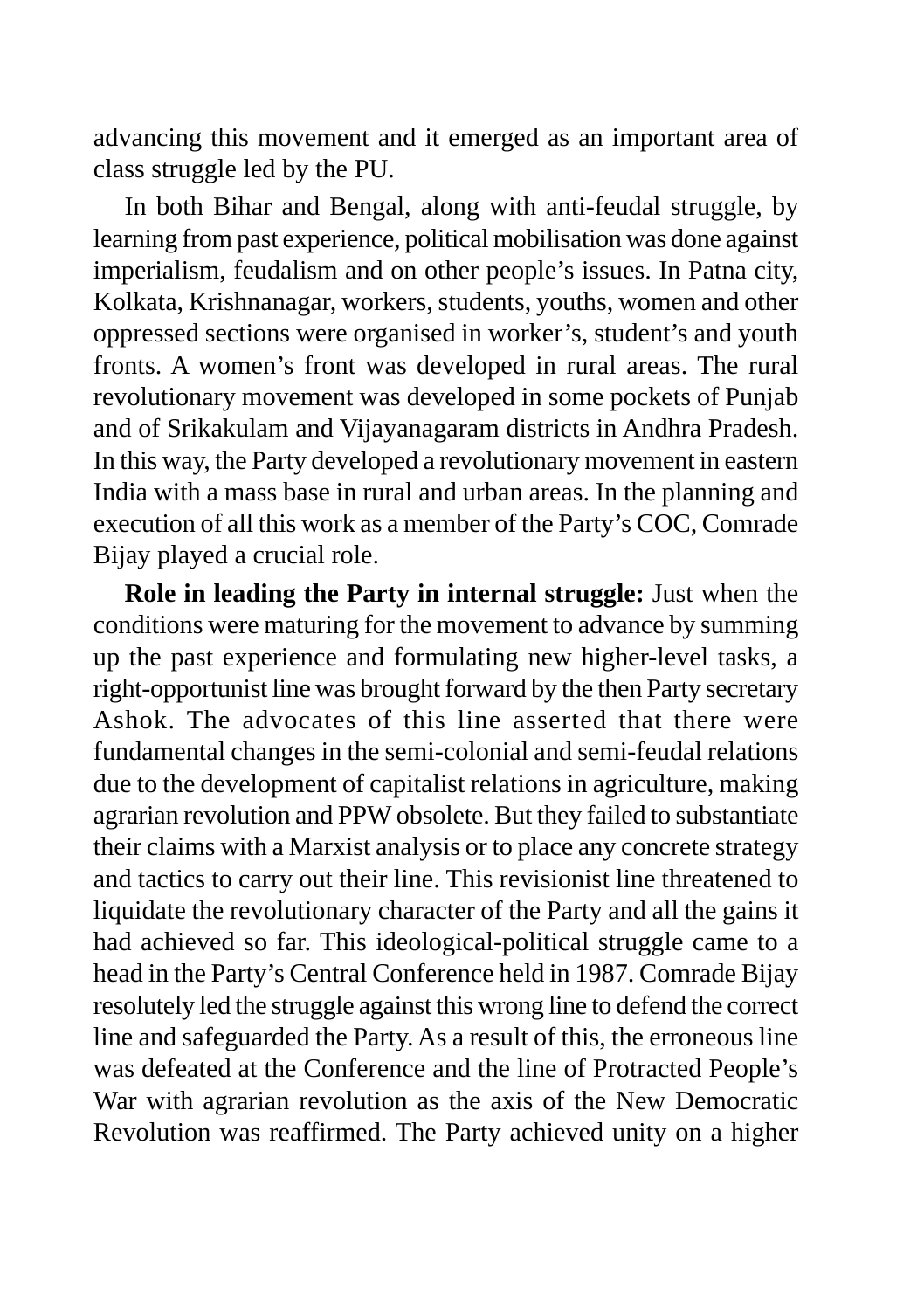basis. Ashok and another COCM deserted and Comrade Bijayda became the Party Secretary. He ably led the Party as its secretary from 1987 till 1998 when it merged with CPI(ML)(PW) to form a new unified Party, the CPI(ML)[PW].

**Role in merger and in the unified party:** As the Secretary of PU Comrade Bijay consistently upheld the understanding of the Eighth Congress of CPI(ML) that genuine communist revolutionaries should unite on the basis of a common review of the past. Unity talks began between CPI(ML)(PW) and CPI(ML)PU in 1995 based on similar understanding of important domestic and international developments and continued. As a part of the unity process, PU's Central Conference was held in 1997 where eighteen years of the movement led by the Party was reviewed. Some vital questions on the party line were raised in a Critique Document was placed by a COCM during the Conference. The two-line struggle that followed led to the enrichment of the PU's political line and some valuable and correct criticism made by the critique document was incorporated in the POR by the Conference. Comrade Bijay played an important role in conducting this two-line struggle in the correct method and contributed to the successful conference. It had played a most important role in achieving unity between the PU and PW. After nearly three years of unity process and reaching a common understanding on all basic ideological, political, organisational and military issues the two parties merged to form CPI(ML)[PW]. Comrade Bijay played the main role on behalf of PU in leading its delegation and putting forth its positions with a desire for unity. After the merger, the united Party began preparations for the Ninth Congress to be held nearly thirty years after the Eighth Congress of 1970 held under Comrade CM's leadership. As a senior comrade and a PBM, Comrade Bijay was deeply involved in the preparations, in drafting Congress documents by summing-up the movement and in conducting the Congress held in 2001. When a left-sectarian line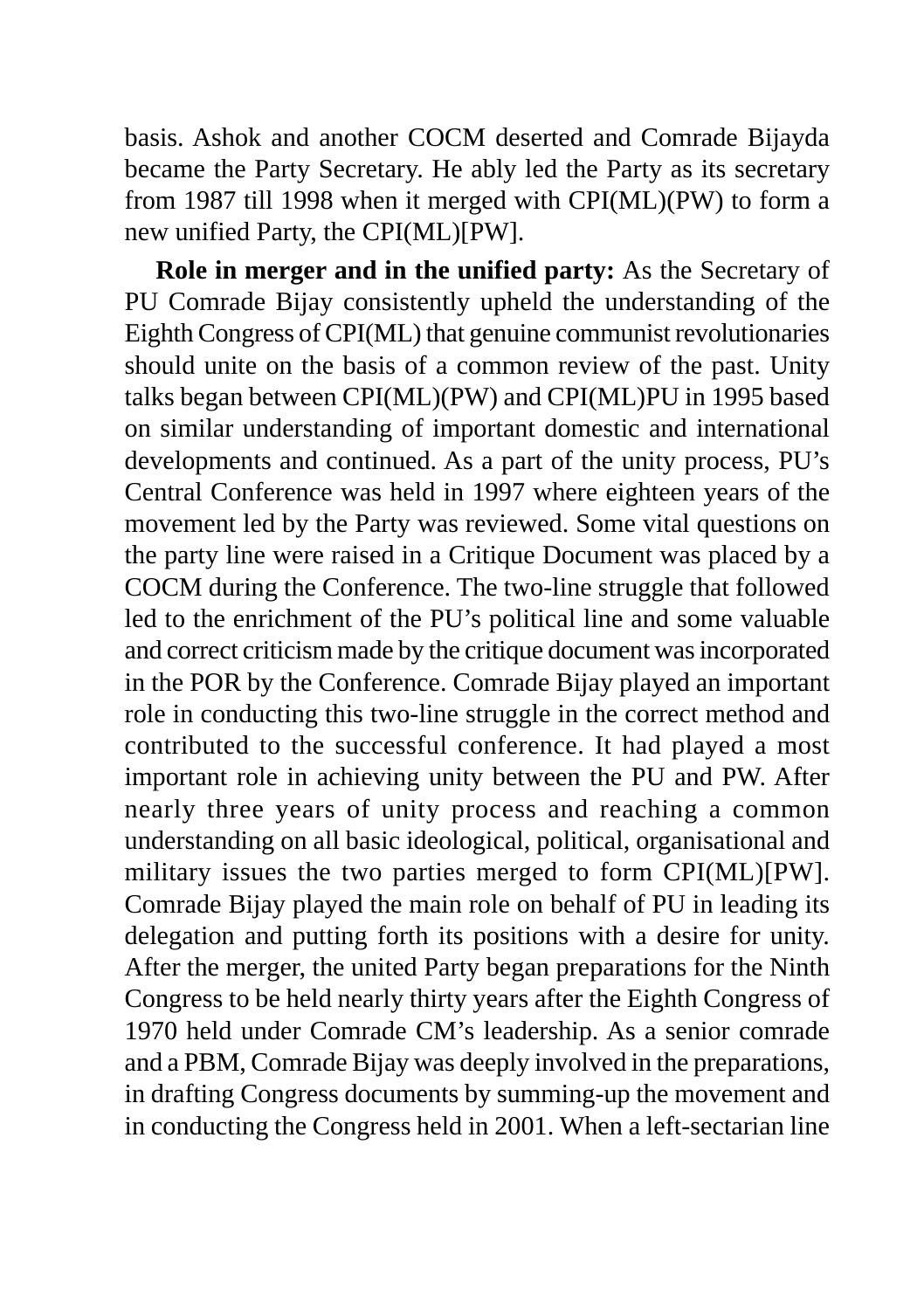came up in the Congress, he played an important role as an elder comrade of the CC in defeating it. He had an important role in the successful completion of the Congress. As the PB in-charge from the CC, Comrade Bijay guided the South West Regional Bureau of the Party along with the SWRB Secretary. When a right-opportunist line raised its ugly head in Karnataka, he fought it back with other comrades and defeated it. When new revolutionary forces emerged in Assam, he helped to consolidate them by imparting ideologicalpolitical education and played an important role in expanding the Party there. He also maintained relations with a few national liberation organisations of the Northeast.

As a veteran comrade who was part of the revolutionary movement since Naxalbari and a CCM and PBM of CPI(ML)[PW], Comrade Narayan Sanyal played an important role in leading the new Party. He had the experience of the benefits of unity and the harmfulness of disunity for the revolutionary movement and the Party leading it. With the PU-PW unity, a large majority of the ML forces in the country were united. But the ongoing clashes between PW and MCC in Bihar (later referred to as the Black Chapter in the Party's history) worried him seriously. With sincere efforts from both sides and the fraternal Parties, MCC and PW successfully stopped the clashes with a self-critical attitude. It paved the way for the resumption of bilateral relations in 2001 which led to unity talks. On behalf of the CC of CPI(ML)[PW], Comrade Bijay played an important role in the unity talks with the MCC and preparing documents for the united Party with enriched understanding, leading to the merger of PW and MCCI and the emergence of CPI(Maoist). This made him extremely happy. He became a CCM and PBM of the new Party and played important role in the task of formulating its new tasks and in expanding the movement. A new Regional Bureau called the Central-Eastern Regional Bureau comprising of North Chhattisgarh and Odisha state was formed to carry out the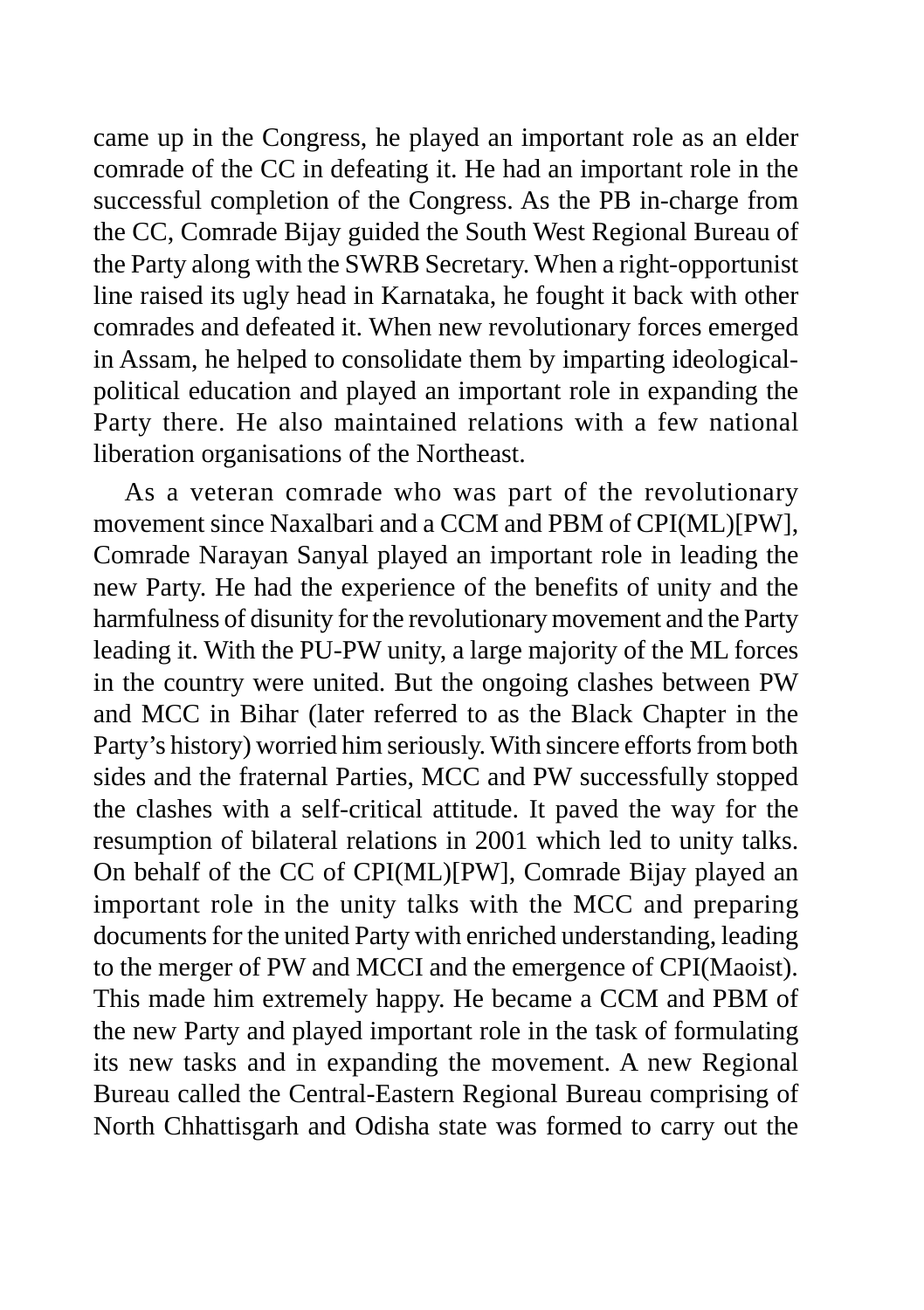expansion work in a planed manner. Comrade Bijay became the secretary of this RB. Unfortunately, however, he got arrested within fifteen months of the merger and even before this RB could become functional.

**Jail life, release and open activities:** On 28 December 2005, Comrade Narayan Sanyal was abducted from Raipur by the SIB of AP Police with the connivance of the local and central authorities and was produced in a district court in AP only in the evening of 4 January. Numerous cases were foisted on him in several states including the attack on Chandrababu Naidu at Tirupati (AP), Operation Jailbreak in Jehanabad (Bihar), raid on Homeguard armoury in Giridih (Jharkhand), Madhuban multiple raid (Bihar), wiping out of 24 CRPF personnel in DK (Chhattisgarh), and so on. A local court in Chhattisgarh convicted him in one of the fabricated charges along with civil rights activist Dr Binayak Sen and businessman Piyush Guha and pronounced life imprisonment. The conviction and long confinement, however, failed to break his revolutionary will and spirit. He remained firmly committed to MLM and the revolutionary line of the Party in prison and set an example of resilience for any communist to emulate. But the long prison life, the difficult conditions of the jail and lack of adequate medical care took a severe toll on his health. When he was released in November 2014 after nearly nine years behind the bars, his health problems got much aggravated. In spite of his, without bothering about his health, Comrade Bijay soon got involved in open activities as a topranking veteran leader of the Party. In spite of his failing health, he placed some proposals before the CC to advance the movement and expressed his willingness to take up a share of the responsibility. In this way, he made all efforts to contribute to the revolutionary movement and gave his best till his last breath. He succumbed to cancer and passed away on 16 April 2017 in Kolkata amidst his family members, comrades and friends.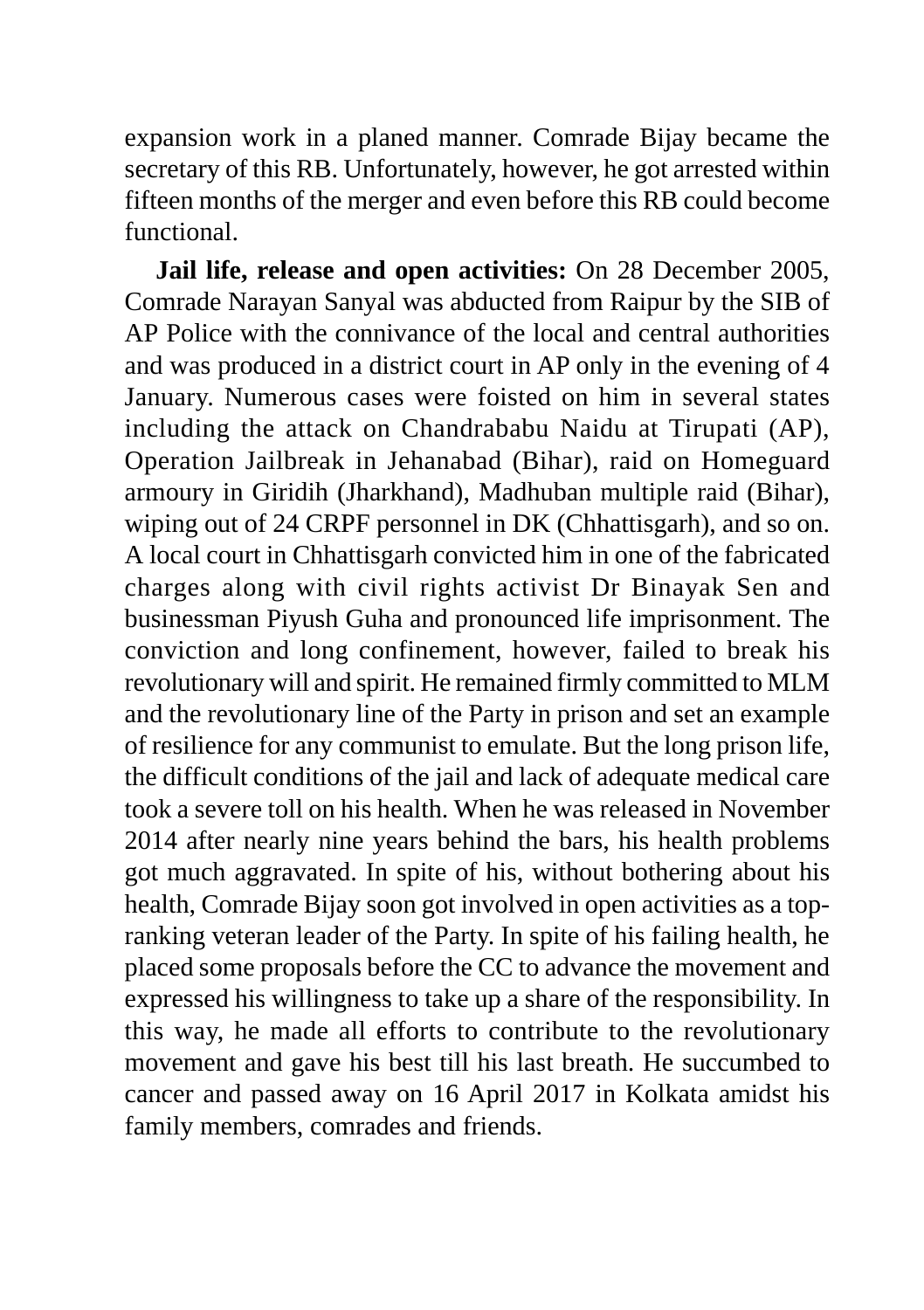The loss of our beloved Comrade Bijay dada is a matter of profound grief for the CC, Party, the revolutionary movement and the oppressed masses of the country. His lifelong contribution as a steadfast communist, his role in the unity of the genuine communists and the PU-PW and PW-MCCI merger, his role in the CC and the Party will continue to inspire us. His indomitable spirit, youthful enthusiasm, initiative, sacrifice of everything he had for the liberation of the masses, remaining firm on MLM and the basic line of the Party without ever wavering, fighting and defeating right and 'left' opportunism, strong desire for unity of communists, integrating with comrades and the masses, his unbending communist resolve while in prison and the enthusiasm he displayed after release from jail will be etched in our memory for long.

Comrade Bijay personified great communist qualities. He never hankered after any recognition for himself. He maintained close and friendly relations with his comrades and the oppressed masses. He led a life of plain living and hard struggle. He had deep interest in studies and his knowledge was wide-ranging. He was always frank, straight-forward and pointed in expressing his opinion. He refrained from expressing himself without study and investigation of an issue under discussion. He always respected democratic centralism and collective functioning. He followed the opinion of the majority even when he was not in agreement with any issue. He was always ready to contribute and extend his help to his comrades as an elder in the CC. He remained unmarried to dedicate his whole and sole to the revolution.

With all these qualities, Comrade Narayan Sanyal easily won the recognition, respect and love of his comrades and the oppressed masses as a veteran leader of the Indian revolution. His five-decade long revolutionary life, his communist qualities and his sacrifice will continue to inspire all of us. Just as the outbreak of Naxalbari armed revolutionary peasant uprising completes its fiftieth